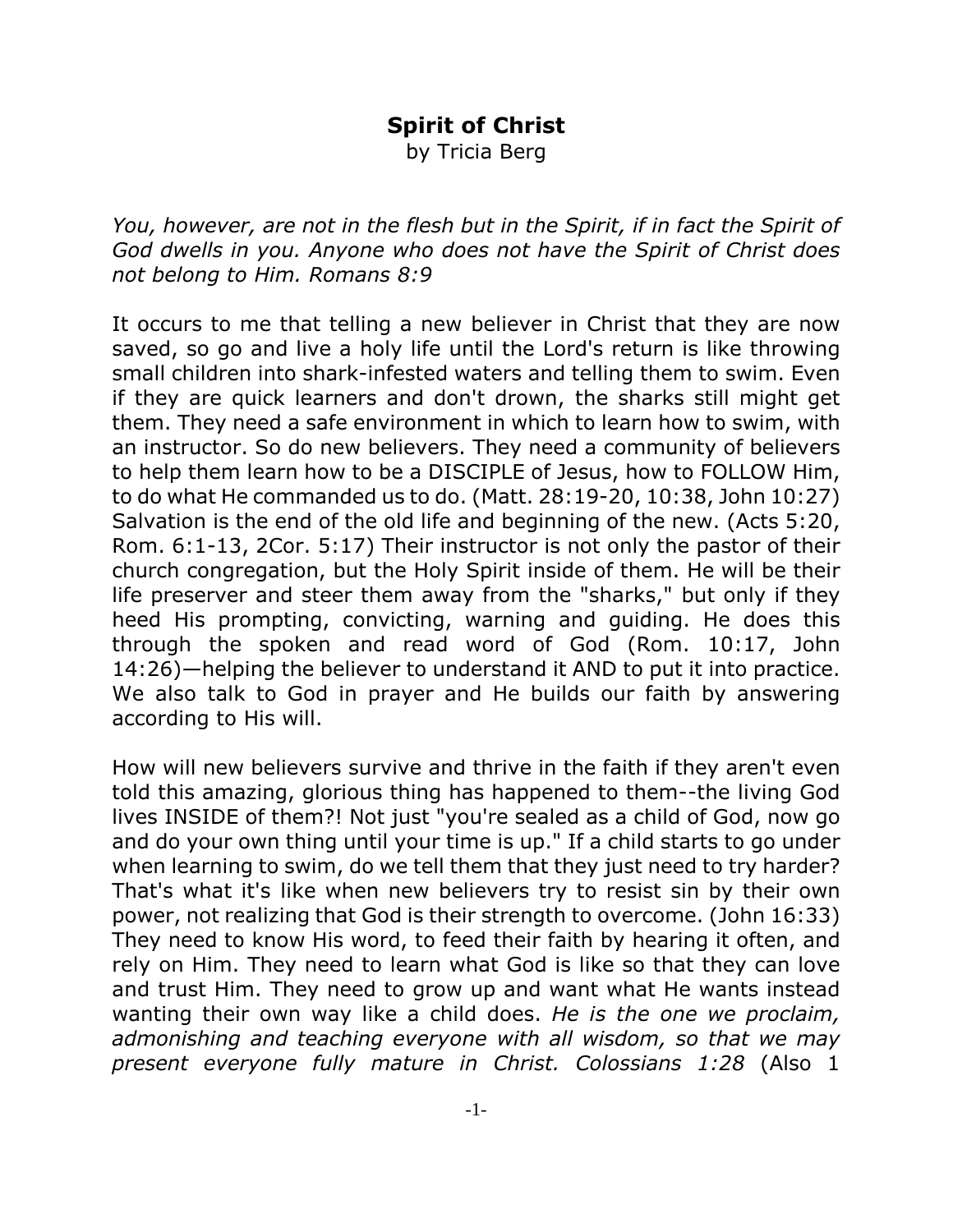Corinthians 13:11) Even if a child learns to swim very well, it is still not recommended to swim in shark-infested waters, is it? But someone who hasn't been told about the hazard might not know better. Again, the family of believers, including the pastor through the teaching and preaching of the Word, and the Spirit Himself are needed for guidance and instruction to navigate the "dangerous waters" of this world.

The passage beginning with the verse at the top continues on: *But if Christ is in you, although the body is dead because of sin, the Spirit is life because of righteousness. If the Spirit of him who raised Jesus from the dead dwells in you, he who raised Christ Jesus from the dead will also give life to your mortal bodies through his Spirit who dwells in you. So then, brothers, we are debtors, not to the flesh, to live according to the flesh. For if you live according to the flesh you will die, but if by the Spirit you put to death the deeds of the body, you will live. Romans 8:10-13*

This is about not "only" being saved FROM hell, but also about the incredible privilege of being permitted to enter INTO the kingdom of heaven, isn't it? Then let's make good use of all of the support given to us to ensure that we will get what we expect. A changed life does not save, only Jesus does that, but it is evidence of saving faith. This life is short--let's help each other to be ready to serve Jesus, the King of kings, for all eternity by practicing now. He will perfect the work He began in us when He comes (Philippians 1:6), but let's not have to be ashamed of what we did after coming to Him for salvation--that was when He became our Lord and we were set free from enslavement to sin (Rom. 6:23, 10:9, 2Cor. 4:5, Eph. 1:16-23, 5:23, Philip. 2:9-11, 3:8-11, Col. 2:6-14, 1Tim. 6:11-16, 1Pet. 1:3-9, Rev. 1:4-8). There's still time to receive forgiveness for anything we've done and to start fresh, with His help, so that we can be assured of hearing "Well done, good and faithful servant" from Him when He judges us.

*"The nations raged, but your wrath came, and the time for the dead to be judged, and for rewarding your servants, the prophets and saints, and those who fear your name, both small and great, and for destroying the destroyers of the earth." Revelation 11:18*

*I write these things to you about those who are trying to deceive you. But the anointing that you received from Him abides in you [His Spirit], and*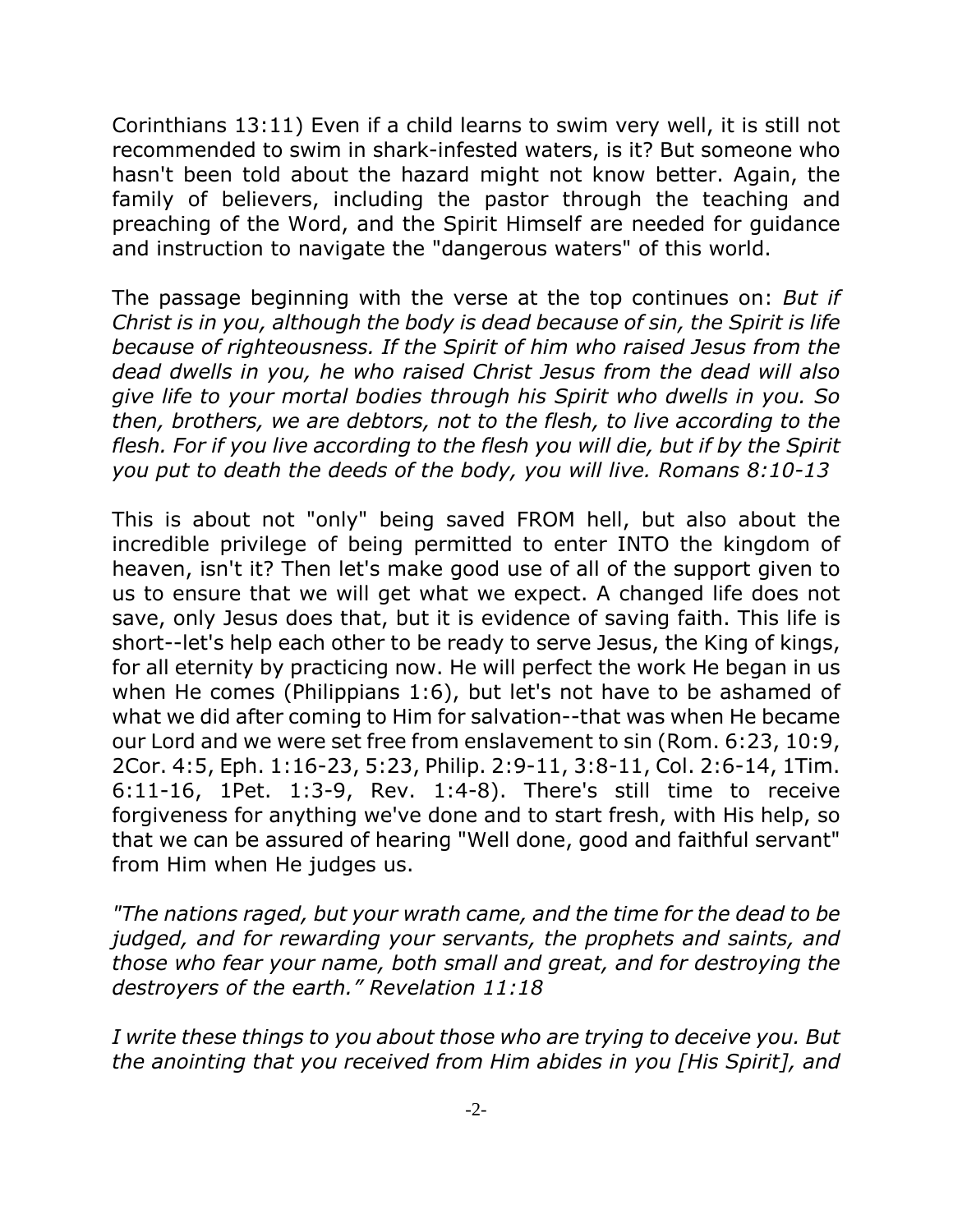*you have no need that anyone should teach you. But as His anointing teaches you about everything, and is true, and is no lie—just as it has taught you, abide in Him. And now, little children, abide in Him, so that when He appears we may have confidence and not shrink from Him in shame at His coming. If you know that He is righteous, you may be sure that everyone who practices righteousness has been born of Him. 1 John 2:26-29*

*Do not be deceived: "Bad company ruins good morals." Come to your right mind, and sin no more. For some have no knowledge of God. I say this to your shame. 1 Corinthians 15:33-34*

*For this very reason, make every effort to supplement your faith with virtue, and virtue with knowledge, and knowledge with self-control, and self-control with steadfastness, and steadfastness with godliness, and godliness with brotherly affection, and brotherly affection with love. For if these qualities are yours and are increasing, they keep you from being ineffective or unfruitful in the knowledge of our Lord Jesus Christ. For whoever lacks these qualities is so nearsighted that he is blind, having forgotten that he was cleansed from his former sins. Therefore, brothers, be all the more diligent to confirm your calling and election, for if you practice these qualities you will never fall. For in this way there will be richly provided for you an entrance into the eternal kingdom of our Lord and Savior Jesus Christ. 2 Peter 1:5-11* 

*Indeed, I count everything as loss because of the surpassing worth of knowing Christ Jesus my Lord. For his sake I have suffered the loss of all things and count them as rubbish, in order that I may gain Christ and be found in him, not having a righteousness of my own that comes from the law, but that which comes through faith in Christ, the righteousness from God that depends on faith—that I may know him and the power of his resurrection, and may share his sufferings, becoming like him in his death, that by any means possible I may attain the resurrection from the dead. Not that I have already obtained this or am already perfect, but I press on to make it my own, because Christ Jesus has made me his own. Brothers, I do not consider that I have made it my own. But one thing I do: forgetting what lies behind and straining forward to what lies ahead, I press on toward the goal for the prize of the upward call of God in Christ Jesus. Let those of us who are mature think this way, and if in anything*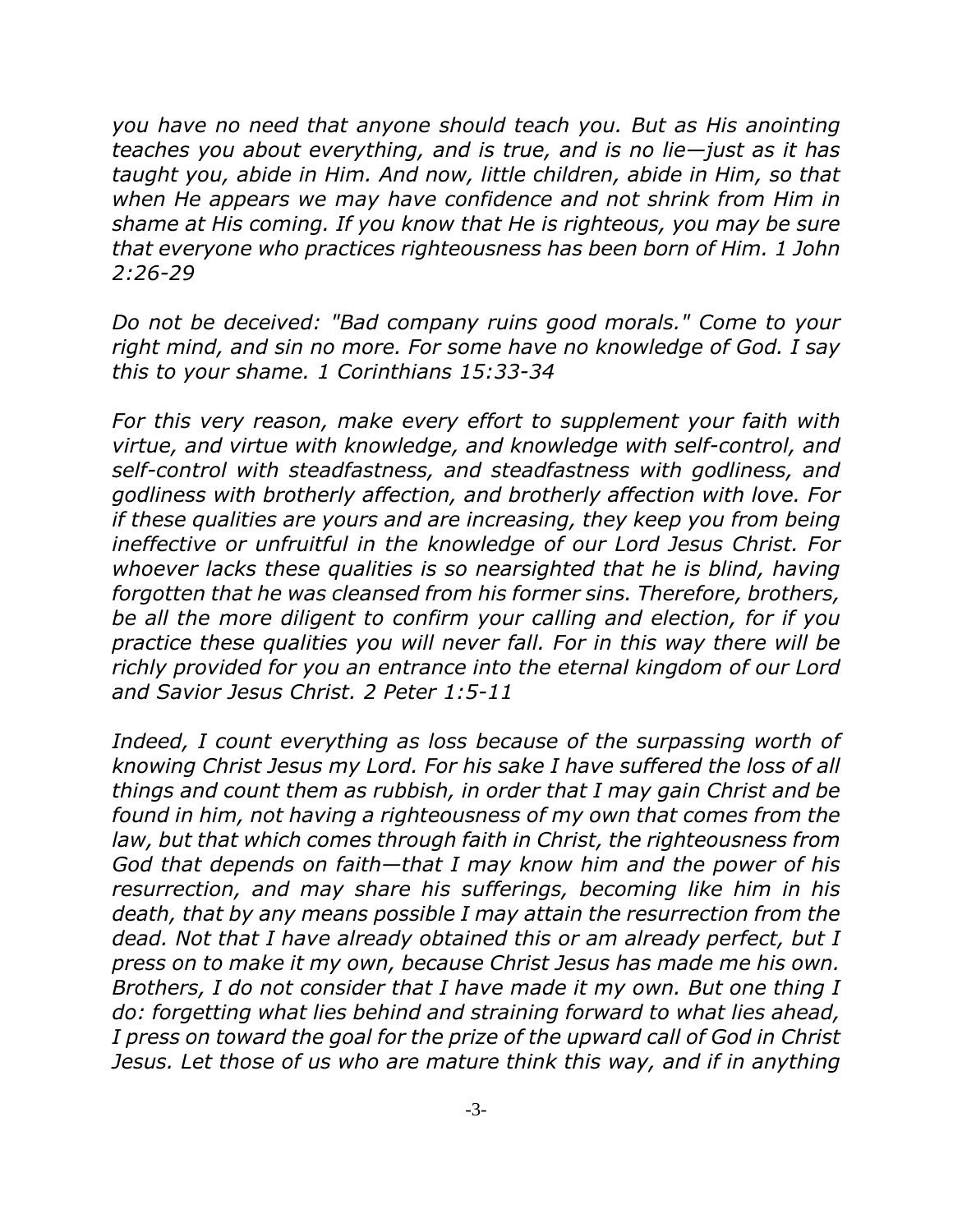*you think otherwise, God will reveal that also to you. Only let us hold true to what we have attained. Brothers, join in imitating me, and keep your eyes on those who walk according to the example you have in us. For many, of whom I have often told you and now tell you even with tears, walk as enemies of the cross of Christ. Their end is destruction, their god is their belly, and they glory in their shame, with minds set on earthly things. But our citizenship is in heaven, and from it we await a Savior, the Lord Jesus Christ, who will transform our lowly body to be like his glorious body, by the power that enables him even to subject all things to himself. Philippians 3:8-21*

*We ought always to give thanks to God for you, brothers, as is right, because your faith is growing abundantly, and the love of every one of you for one another is increasing. Therefore we ourselves boast about you in the churches of God for your steadfastness and faith in all your persecutions and in the afflictions that you are enduring. This is evidence of the righteous judgment of God, that you may be considered worthy of the kingdom of God, for which you are also suffering. 2 Thessalonians 1:3-5* 

*Therefore, since we are surrounded by so great a cloud of witnesses, let us also lay aside every weight, and sin which clings so closely, and let us run with endurance the race that is set before us, looking to Jesus, the founder and perfecter of our faith, who for the joy that was set before him endured the cross, despising the shame, and is seated at the right hand of the throne of God. Consider him who endured from sinners such hostility against himself, so that you may not grow weary or fainthearted. In your struggle against sin you have not yet resisted to the point of shedding your blood. And have you forgotten the exhortation that addresses you as sons? "My son, do not regard lightly the discipline of the Lord, nor be weary when reproved by him. For the Lord disciplines the one he loves, and chastises every son whom he receives." It is for discipline that you have to endure. God is treating you as sons. For what son is there whom his father does not discipline? If you are left without discipline, in which all have participated, then you are illegitimate children and not sons. Besides this, we have had earthly fathers who disciplined us and we respected them. Shall we not much more be subject to the Father of spirits and live? For they disciplined us for a short time as it seemed best to them, but he disciplines us for our good, that we may*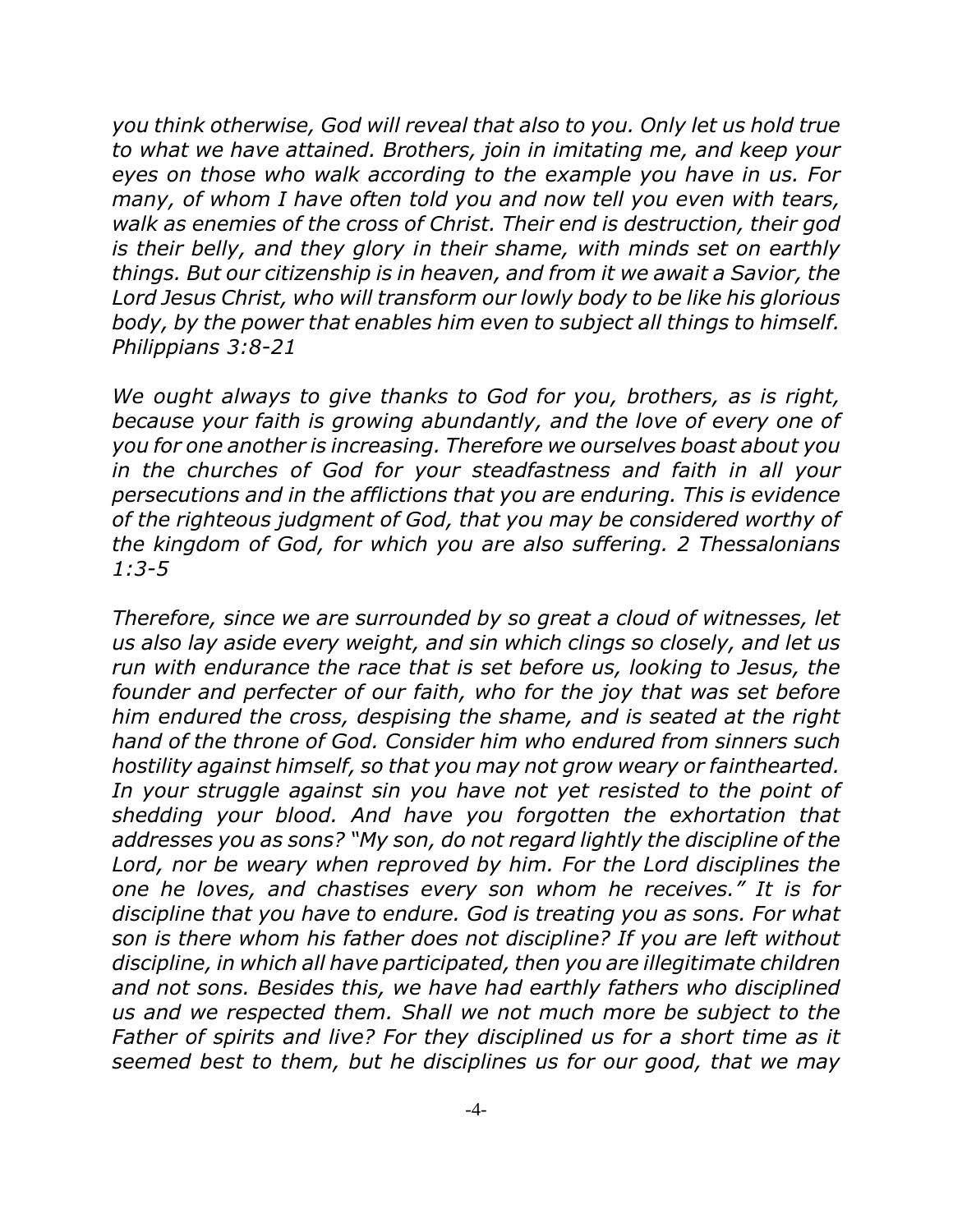*share his holiness. For the moment all discipline seems painful rather than pleasant, but later it yields the peaceful fruit of righteousness to those who have been trained by it. Therefore lift your drooping hands and strengthen your weak knees, and make straight paths for your feet, so that what is lame may not be put out of joint but rather be healed. Strive for peace with everyone, and for the holiness without which no one will see the Lord. See to it that no one fails to obtain the grace of God; that no "root of bitterness" springs up and causes trouble, and by it many become defiled; that no one is sexually immoral or unholy like Esau, who sold his birthright for a single meal. For you know that afterward, when he desired to inherit the blessing, he was rejected, for he found no chance to repent, though he sought it with tears. Hebrews 12:1-17*

*If then you have been raised with Christ, seek the things that are above, where Christ is, seated at the right hand of God. Set your minds on things that are above, not on things that are on earth. For you have died, and your life is hidden with Christ in God. When Christ who is your life appears, then you also will appear with him in glory. Put to death therefore what is earthly in you: sexual immorality, impurity, passion, evil desire, and covetousness, which is idolatry. On account of these the wrath of God is coming. In these you too once walked, when you were living in them. But now you must put them all away: anger, wrath, malice, slander, and obscene talk from your mouth. Do not lie to one another, seeing that you have put off the old self with its practices and have put on the new self, which is being renewed in knowledge after the image of its creator. Here there is not Greek and Jew, circumcised and uncircumcised, barbarian, Scythian, slave, free; but Christ is all, and in all. Put on then, as God's chosen ones, holy and beloved, compassionate hearts, kindness, humility, meekness, and patience, bearing with one another and, if one has a complaint against another, forgiving each other; as the Lord has forgiven you, so you also must forgive. And above all these put on love, which binds everything together in perfect harmony. And let the peace of Christ rule in your hearts, to which indeed you were called in one body. And be thankful. Let the word of Christ dwell in you richly, teaching and admonishing one another in all wisdom, singing psalms and hymns and spiritual songs, with thankfulness in your hearts to God. And whatever you do, in word or deed, do everything in the name of the Lord Jesus, giving thanks to God the Father through him. Wives, submit to your husbands, as is fitting in the Lord. Husbands, love your*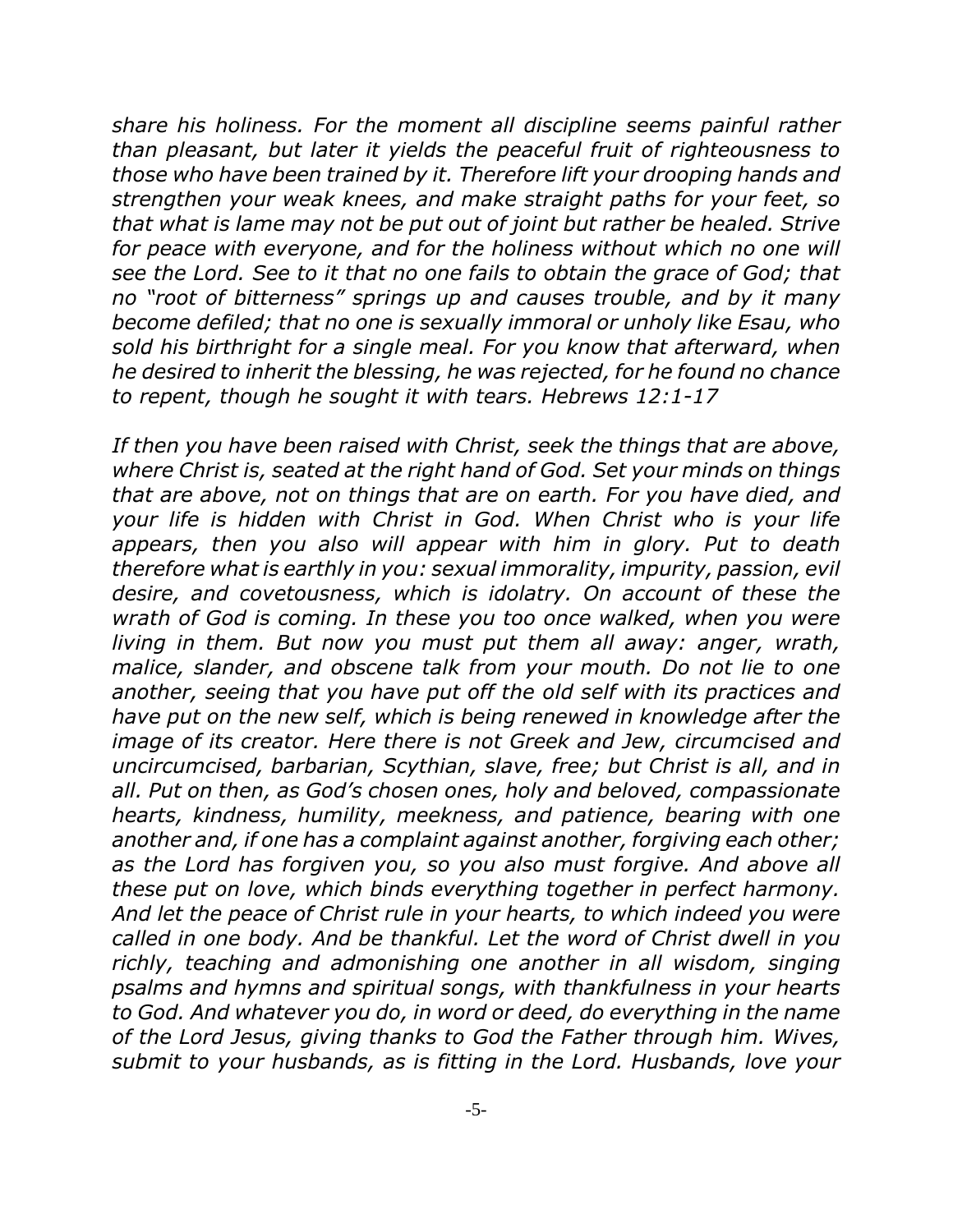*wives, and do not be harsh with them. Children, obey your parents in everything, for this pleases the Lord. Fathers, do not provoke your children, lest they become discouraged. Bondservants, obey in everything those who are your earthly masters, not by way of eye-service, as people-pleasers, but with sincerity of heart, fearing the Lord. Whatever you do, work heartily, as for the Lord and not for men, knowing that from the Lord you will receive the inheritance as your reward. You are serving the Lord Christ. For the wrongdoer will be paid back for the wrong he has done, and there is no partiality. Colossians 3*

*Now this I say and testify in the Lord, that you must no longer walk as the Gentiles do, in the futility of their minds. They are darkened in their understanding, alienated from the life of God because of the ignorance that is in them, due to their hardness of heart. They have become callous and have given themselves up to sensuality, greedy to practice every kind of impurity. But that is not the way you learned Christ!—assuming that you have heard about him and were taught in him, as the truth is in Jesus, to put off your old self, which belongs to your former manner of life and is corrupt through deceitful desires, and to be renewed in the spirit of your minds, and to put on the new self, created after the likeness of God in true righteousness and holiness. Therefore, having put away falsehood, let each one of you speak the truth with his neighbor, for we are members one of another. Be angry and do not sin; do not let the sun go down on your anger, and give no opportunity to the devil. Let the thief no longer steal, but rather let him labor, doing honest work with his own hands, so that he may have something to share with anyone in need. Let no corrupting talk come out of your mouths, but only such as is good for building up, as fits the occasion, that it may give grace to those who hear. And do not grieve the Holy Spirit of God, by whom you were sealed for the day of redemption. Let all bitterness and wrath and anger and clamor and slander be put away from you, along with all malice. Be kind to one another, tenderhearted, forgiving one another, as God in Christ forgave you. 5:1 Therefore be imitators of God, as beloved children. And walk in love, as Christ loved us and gave himself up for us, a fragrant offering and sacrifice to God. But sexual immorality and all impurity or covetousness must not even be named among you, as is proper among saints. Let there be no filthiness nor foolish talk nor crude joking, which are out of place, but instead let there be thanksgiving. For you may be sure of this, that everyone who is sexually immoral or impure, or who is*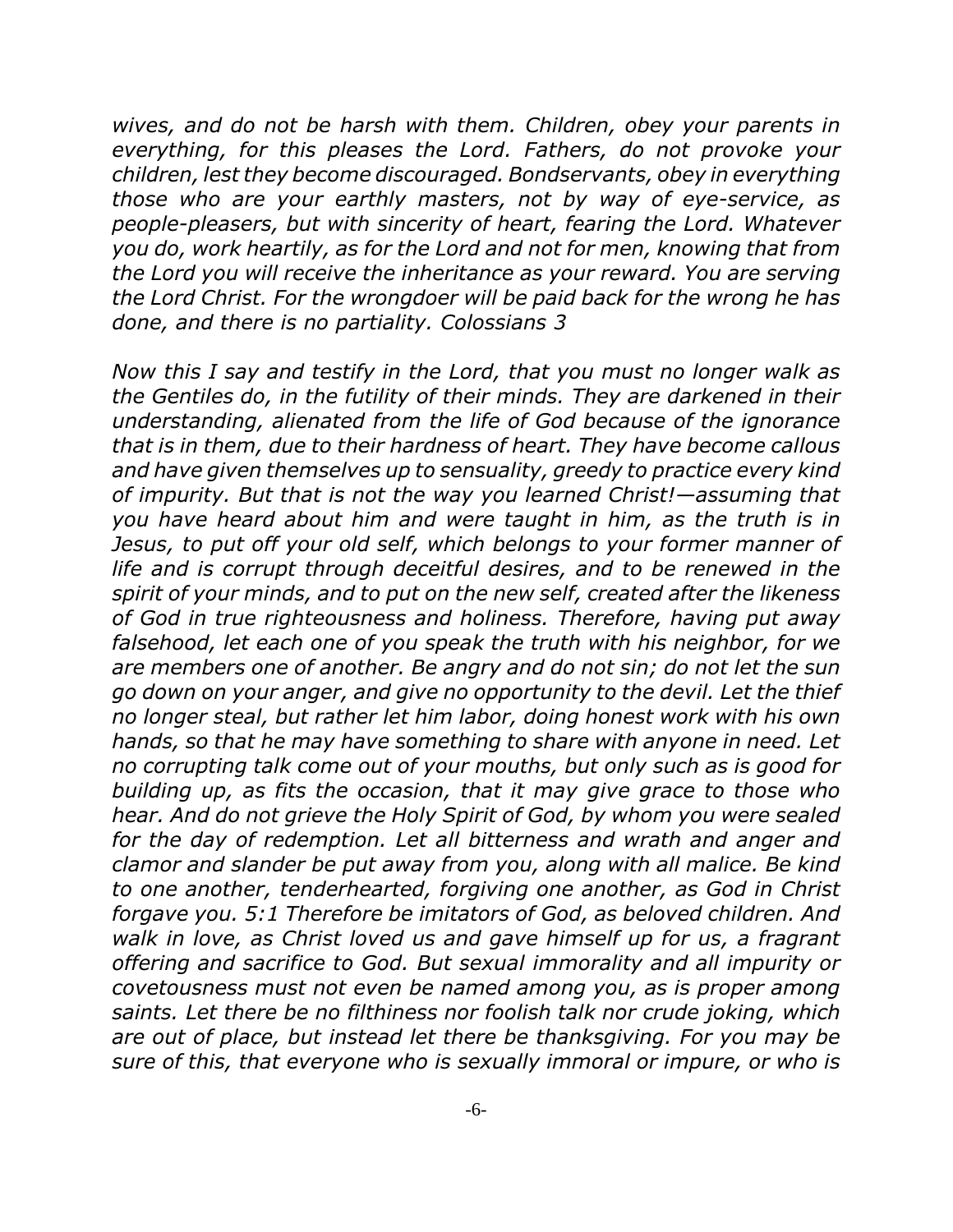*covetous (that is, an idolater), has no inheritance in the kingdom of Christ and God. Let no one deceive you with empty words, for because of these things the wrath of God comes upon the sons of disobedience. Therefore do not become partners with them; for at one time you were darkness, but now you are light in the Lord. Walk as children of light (for the fruit of light is found in all that is good and right and true), and try to discern what is pleasing to the Lord. Take no part in the unfruitful works of darkness, but instead expose them. For it is shameful even to speak of the things that they do in secret. Ephesians 4, 5:1-12*

*And let us consider how to stir up one another to love and good works, not neglecting to meet together, as is the habit of some, but encouraging one another, and all the more as you see the Day drawing near. For if we go on sinning deliberately after receiving the knowledge of the truth, there no longer remains a sacrifice for sins, but a fearful expectation of judgment, and a fury of fire that will consume the adversaries. Anyone who has set aside the law of Moses dies without mercy on the evidence of two or three witnesses. How much worse punishment, do you think, will be deserved by the one who has trampled underfoot the Son of God, and has profaned the blood of the covenant by which he was sanctified, and has outraged the Spirit of grace? For we know him who said, "Vengeance is mine; I will repay." And again, "The Lord will judge his people." It is a fearful thing to fall into the hands of the living God. But recall the former days when, after you were enlightened, you endured a hard struggle with sufferings, sometimes being publicly exposed to reproach and affliction, and sometimes being partners with those so treated. For you had compassion on those in prison, and you joyfully accepted the plundering of your property, since you knew that you yourselves had a better possession and an abiding one. Therefore do not throw away your confidence, which has a great reward. For you have need of endurance, so that when you have done the will of God you may receive what is promised. For, "Yet a little while, and the coming one will come and will not delay; but my righteous one shall live by faith, and if he shrinks back, my soul has no pleasure in him." But we are not of those who shrink back and are destroyed, but of those who have faith and preserve their souls. Hebrews 10:24-39* 

*Therefore, brothers and sisters, in all our distress and persecution we were encouraged about you because of your faith. For now we really live,*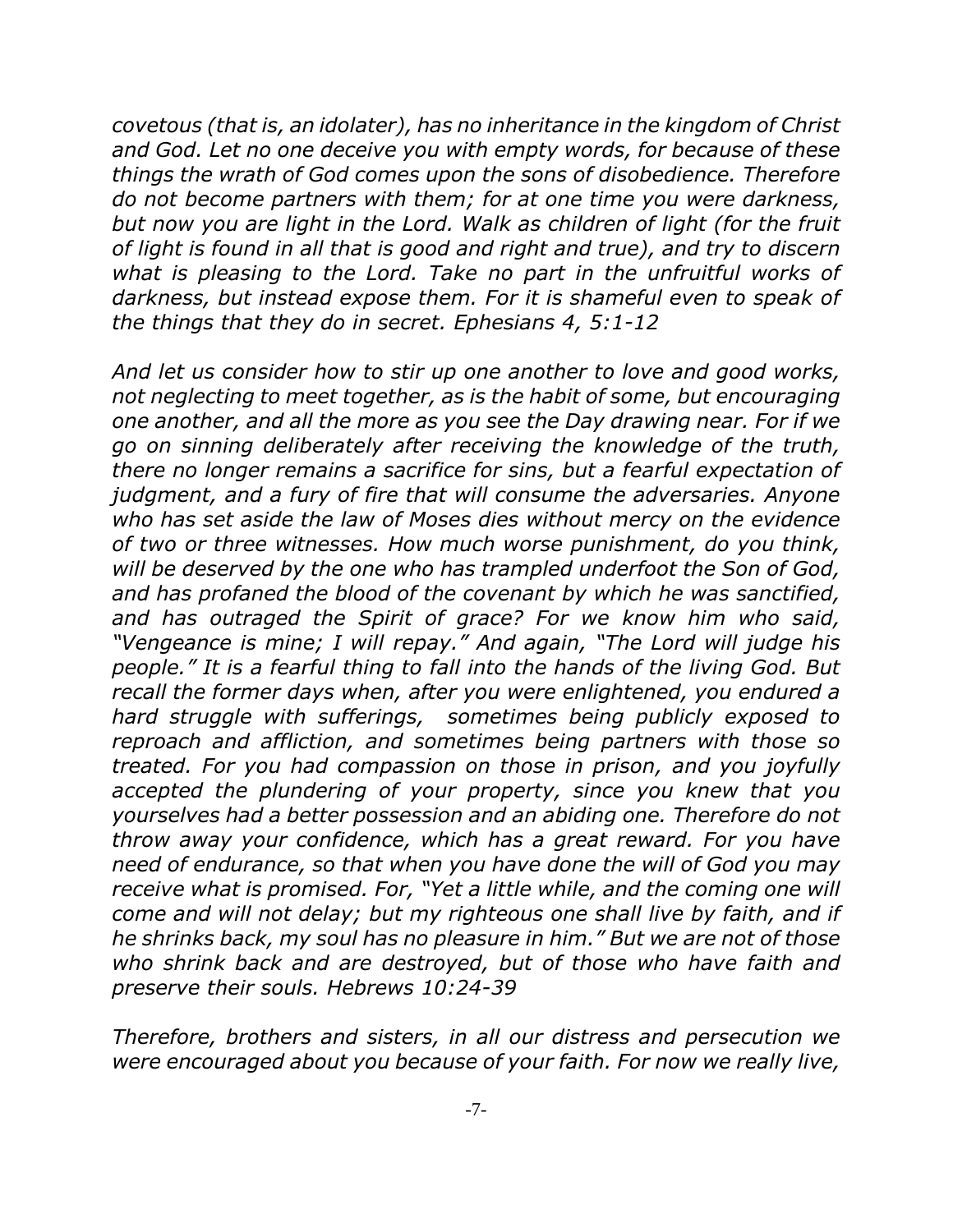*since you are standing firm in the Lord. How can we thank God enough for you in return for all the joy we have in the presence of our God because of you? Night and day we pray most earnestly that we may see you again and supply what is lacking in your faith. Now may our God and Father himself and our Lord Jesus clear the way for us to come to you. May the Lord make your love increase and overflow for each other and for everyone else, just as ours does for you. May he strengthen your hearts so that you will be blameless and holy in the presence of our God and Father when our Lord Jesus comes with all his holy ones. 1 Thessalonians 3:7-13*

*Likewise, you who are younger, be subject to the elders. Clothe yourselves, all of you, with humility toward one another, for "God opposes the proud but gives grace to the humble." Humble yourselves, therefore, under the mighty hand of God so that at the proper time he may exalt you, casting all your anxieties on him, because he cares for you. Be sober-minded; be watchful. Your adversary the devil prowls around like a roaring lion, seeking someone to devour. Resist him, firm in your faith, knowing that the same kinds of suffering are being experienced by your brotherhood throughout the world. And after you have suffered a little while, the God of all grace, who has called you to his eternal glory in Christ, will himself restore, confirm, strengthen, and establish you. To him be the dominion forever and ever. Amen. 1 Peter 5:5-11*

## *Therefore you also must be ready, for the Son of Man is coming at an hour you do not expect. Matthew 24:44*

Speaking of looking forward to the return of our Savior for His own, not everyone should be looking forward to it. Some should be dreading it, but many don't KNOW that. Some think it will be a glorious day, but it will turn into the worst thing that ever happened to them. Anyone who is not IN Christ, born again, having His Spirit within them to testify that they are His, is NOT ready. Even if His return may not be as soon as we expect or maybe even hope, the date of our own personal appointment with God is unknown to us. We had best all get ready to meet Him NOW. Filling up churches with baby believers who never mature is like filling a shark tank with children who can't swim. Assuring people that they are saved because they made a confession with their mouth, but then proved that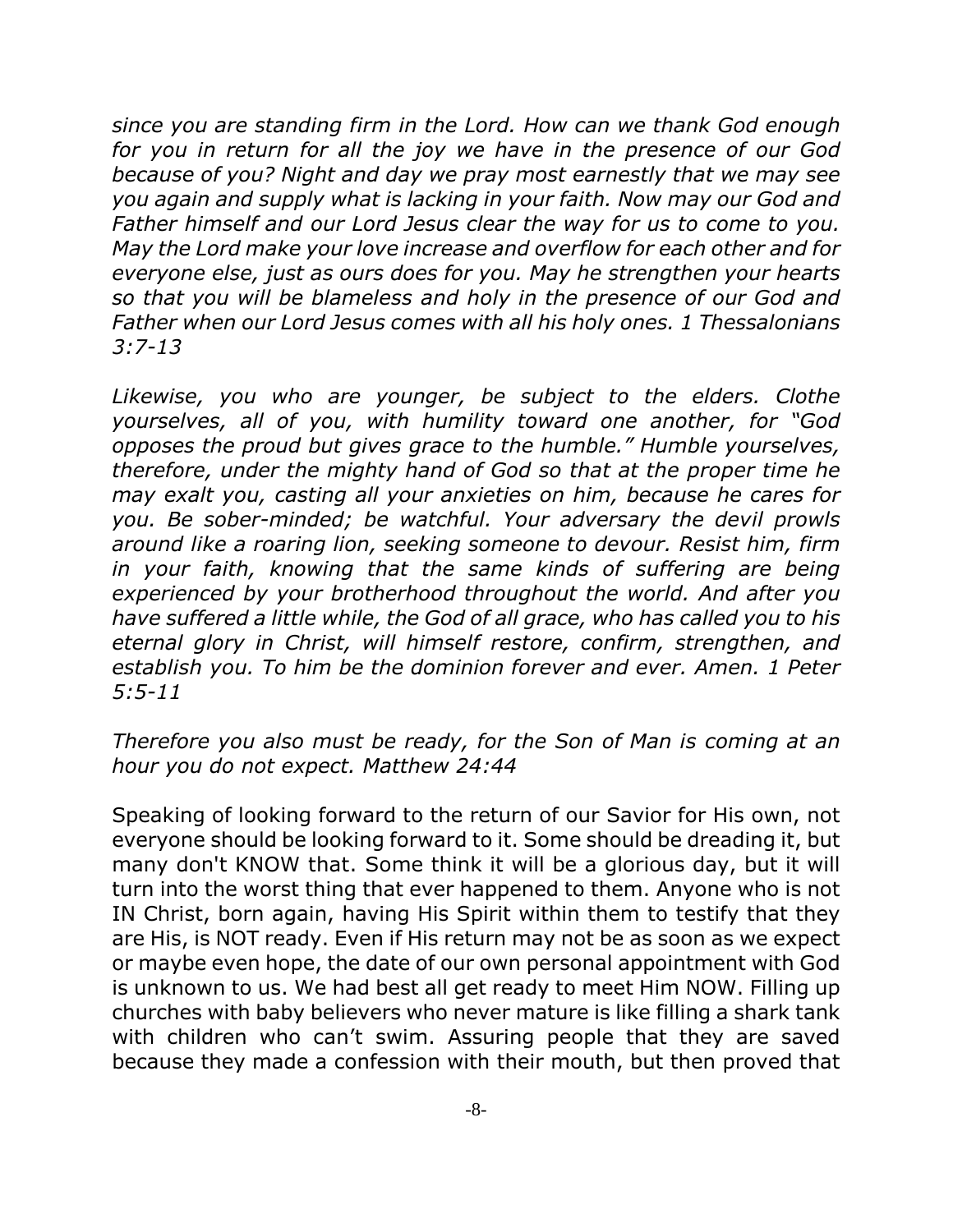the confession was NOT made sincerely from their heart by their subsequent behavior–completely unchanged, showing no fruits of the Holy Spirit, and no progress whatsoever toward Christ-likeness–is not only NOT loving, but it's unconscionable. It's like filling up the wedding banquet hall with guests who do not have on their wedding garment, even though we KNOW that everyone who is not wearing the righteousness of Christ will be thrown out. (Matt. 22:11-14)

*The Spirit himself bears witness with our spirit that we are children of God, and if children, then heirs—heirs of God and fellow heirs with Christ, provided we suffer with him in order that we may also be glorified with him. For I consider that the sufferings of this present time are not worth comparing with the glory that is to be revealed to us. For the creation waits with eager longing for the revealing of the sons of God. Romans 8:16-19* 

*Woe to you who long for the day of the LORD! Why do you long for the day of the LORD? That day will be darkness, not light. It will be as though a man fled from a lion only to meet a bear, as though he entered his house and rested his hand on the wall only to have a snake bite him. Will not the day of the LORD be darkness, not light— pitch-dark, without a ray of brightness? Amos 5:18-20*

*"Not everyone who says to me, 'Lord, Lord,' will enter the kingdom of heaven, but the one who does the will of my Father who is in heaven. On that day many will say to me, 'Lord, Lord, did we not prophesy in your name, and cast out demons in your name, and do many mighty works in your name?' And then will I declare to them, 'I never knew you; depart from me, you workers of lawlessness.' Matthew 7:21-23*

*Afterward the other virgins came also, saying, 'Lord, lord, open to us.' But he answered, 'Truly, I say to you, I do not know you.' Watch therefore, for you know neither the day nor the hour. Matthew 25:11-13* 

*And He was passing through from one city and village to another, teaching, and proceeding on His way to Jerusalem. And someone said to Him, "Lord, are there just a few who are being saved?" And He said to them, "Strive to enter through the narrow door; for many, I tell you, will seek to enter and will not be able. "Once the head of the house gets up*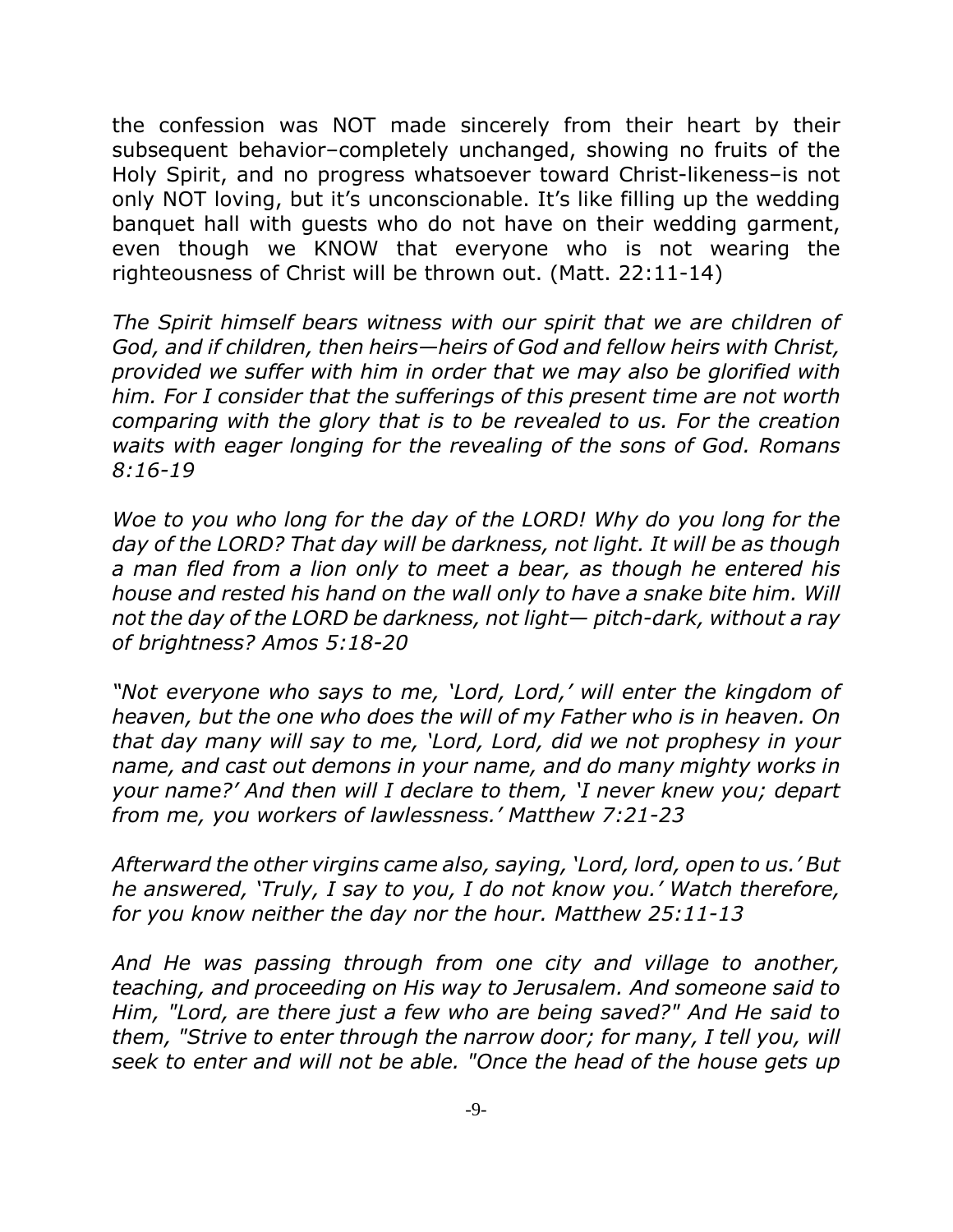*and shuts the door, and you begin to stand outside and knock on the door, saying, 'Lord, open up to us!' then He will answer and say to you, 'I do not know where you are from.' "Then you will begin to say*, *'We ate and drank in Your presence, and You taught in our streets'; and He will say, 'I tell you, I do not know where you are from; DEPART FROM ME, ALL YOU EVILDOERS.' "In that place there will be weeping and gnashing of teeth when you see Abraham and Isaac and Jacob and all the prophets in the kingdom of God, but yourselves being thrown out." Luke 13:22-28*

*But to the wicked God says: "What right have you to recite my statutes or take my covenant on your lips? For you hate discipline, and you cast my words behind you. If you see a thief, you are pleased with him, and you keep company with adulterers. "You give your mouth free rein for evil, and your tongue frames deceit. You sit and speak against your brother; you slander your own mother's son. These things you have done, and I have been silent; you thought that I was one like yourself. But now I rebuke you and lay the charge before you. "Mark this, then, you who forget God, lest I tear you apart, and there be none to deliver! The one who offers thanksgiving as his sacrifice glorifies me; to one who orders his way rightly I will show the salvation of God!" Psalm 50:16-23*

*Everyone who makes a practice of sinning also practices lawlessness; sin is lawlessness. You know that he appeared in order to take away sins, and in him there is no sin. No one who abides in him keeps on sinning; no one who keeps on sinning has either seen him or known him. Little children, let no one deceive you. Whoever practices righteousness is righteous, as he is righteous. Whoever makes a practice of sinning is of the devil, for the devil has been sinning from the beginning. The reason the Son of God appeared was to destroy the works of the devil. No one born of God makes a practice of sinning, for God's seed abides in him, and he cannot keep on sinning because he has been born of God. By this it is evident who are the children of God, and who are the children of the devil: whoever does not practice righteousness is not of God, nor is the one who does not love his brother. 1 John 3:4-10*

*Therefore we ourselves boast about you in the churches of God for your steadfastness and faith in all your persecutions and in the afflictions that you are enduring. This is evidence of the righteous judgment of God, that you may be considered worthy of the kingdom of God, for which you are*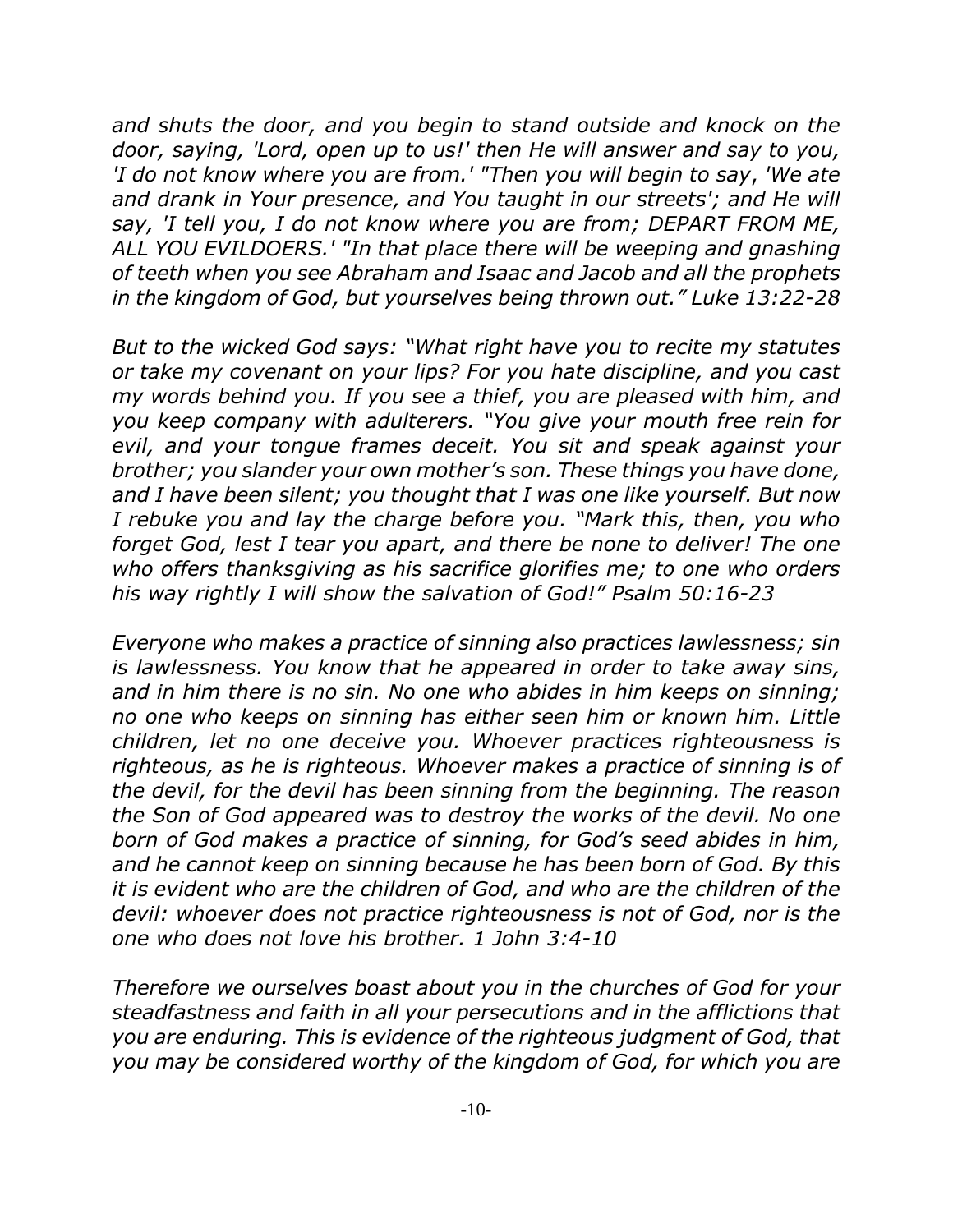*also suffering—since indeed God considers it just to repay with affliction those who afflict you, and to grant relief to you who are afflicted as well as to us, when the Lord Jesus is revealed from heaven with his mighty angels in flaming fire, inflicting vengeance on those who do not know God and on those who do not obey the gospel of our Lord Jesus. They will suffer the punishment of eternal destruction, away from the presence of the Lord and from the glory of his might, when he comes on that day to be glorified in his saints, and to be marveled at among all who have believed, because our testimony to you was believed. 2 Thessalonians 1:4-10*

(Also see the Book of Jude.)

On the other hand, those who belong to Jesus, who have His Spirit, will be found following Him, walking as He walked (1John 2:6). No one is "perfect" until Jesus completes his perfect work in them after they leave this earth, but those who truly belong to Him will be ready, watching and waiting, doing the will of their Master. (Matt. 24:42-46) They will not suffer the wrath of God, but will be spared from the greatest tribulation that ever has or ever will come upon the earth. Their names are written in the Lamb's Book of Life. They will serve God with great joy forever.

*Come, my people, enter your chambers, and shut your doors behind you; hide yourselves for a little while until the fury has passed by. For behold, the LORD is coming out from his place to punish the inhabitants of the earth for their iniquity, and the earth will disclose the blood shed on it, and will no more cover its slain. Isaiah 26:20-21*

*For you are all children of light, children of the day. We are not of the night or of the darkness. So then let us not sleep, as others do, but let us keep awake and be sober. For those who sleep, sleep at night, and those who get drunk, are drunk at night. But since we belong to the day, let us be sober, having put on the breastplate of faith and love, and for a helmet the hope of salvation. For God has not destined us for wrath, but to obtain salvation through our Lord Jesus Christ, who died for us so that whether we are awake or asleep we might live with him. Therefore encourage one another and build one another up, just as you are doing. 1 Thessalonians 5:5-11*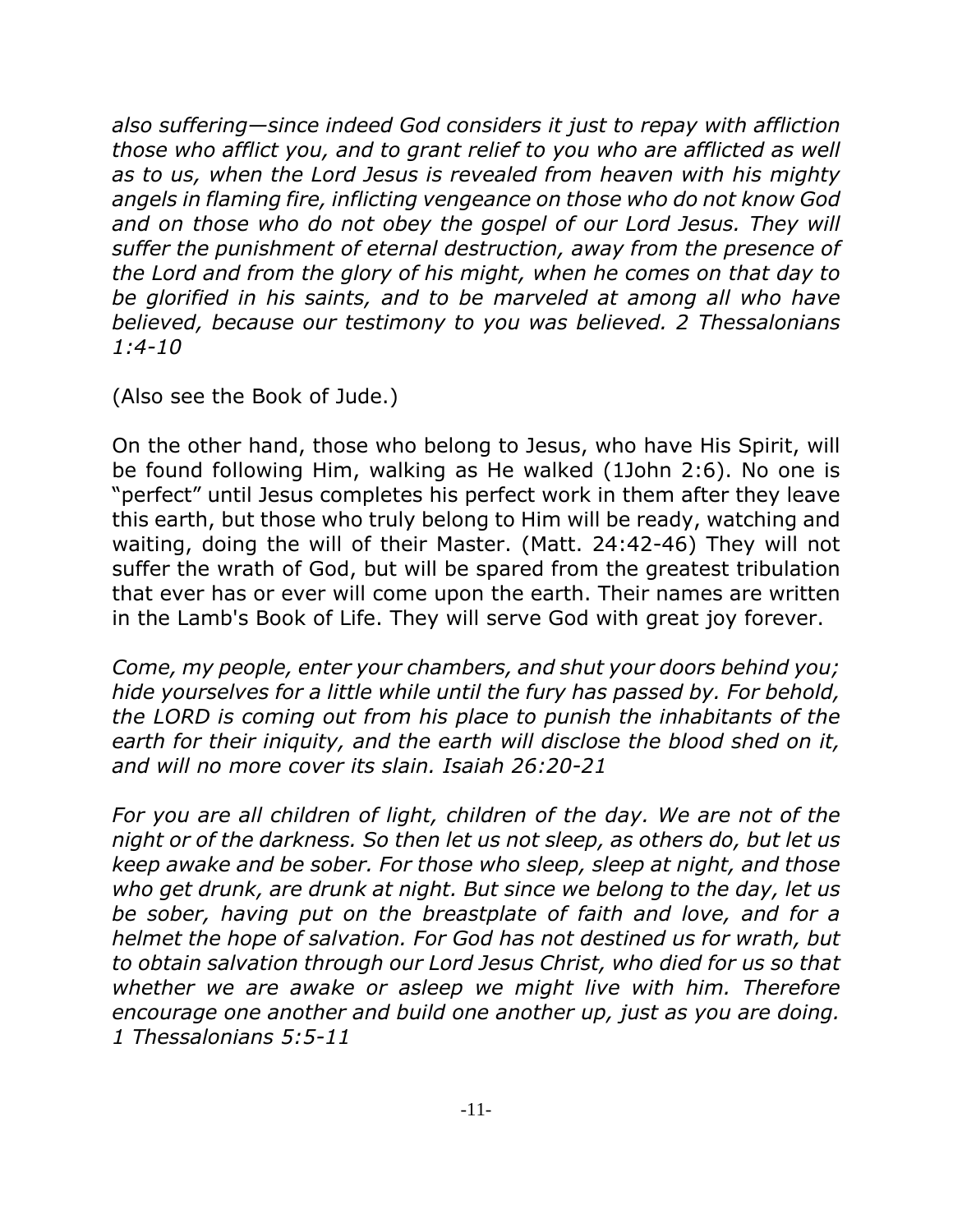*And just as it is appointed for man to die once, and after that comes judgment, so Christ, having been offered once to bear the sins of many, will appear a second time, not to deal with sin but to save those who are eagerly waiting for him. Hebrews 9:27-28* 

*Because you have kept my word about patient endurance, I will keep you from the hour of trial that is coming on the whole world, to try those who dwell on the earth. I am coming soon. Hold fast what you have, so that no one may seize your crown. The one who conquers, I will make him a pillar in the temple of my God. Never shall he go out of it, and I will write on him the name of my God, and the name of the city of my God, the new Jerusalem, which comes down from my God out of heaven, and my own new name. Revelation 3:10-12*

*And the city has no need of sun or moon to shine on it, for the glory of God gives it light, and its lamp is the Lamb. By its light will the nations walk, and the kings of the earth will bring their glory into it, and its gates will never be shut by day—and there will be no night there. They will bring into it the glory and the honor of the nations. But nothing unclean will ever enter it, nor anyone who does what is detestable or false, but only those who are written in the Lamb's book of life. Revelation 21:23-27* 

LET'S ALL BE READY.

Written by Tricia Berg, October 2016 (12 pp. + digital scrapbook layout) *If this article has blessed you, please feel free to share it without modifications (and of course, don't claim it as your own or sell it).*